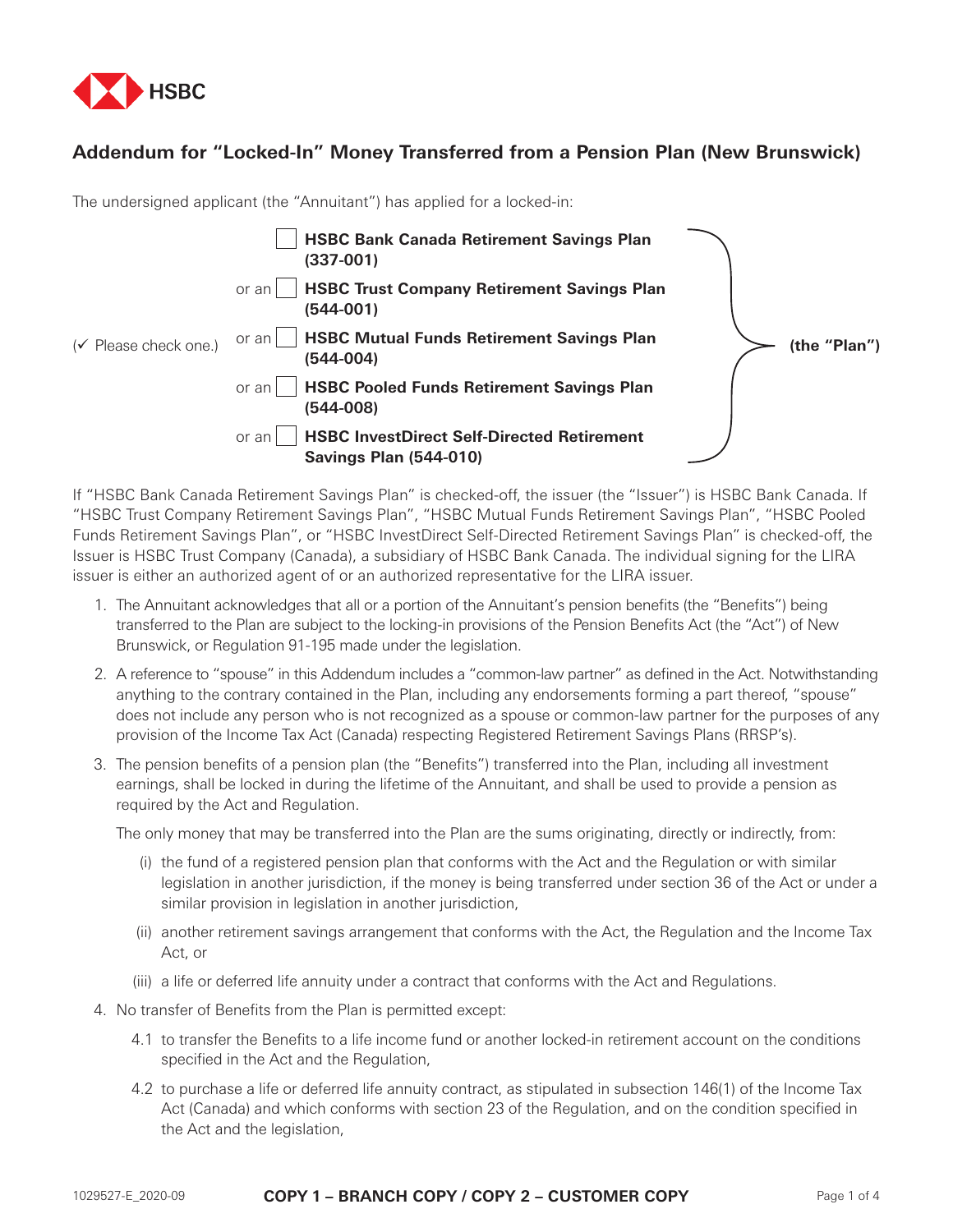- 4.3 to transfer the Benefits to another registered pension plan on the conditions specified in the Act and Regulation.
- 5. Except as permitted by this Addendum, the Act of the Regulation, no withdrawal, commutation or surrender of Benefits is permitted and any transaction purporting to withdraw, commute or surrender the Benefits is void.
- 6. Except as provided in the Act or Regulation, the Benefits may not be assigned, charged, alienated, anticipated or given as security, and are exempt from execution, seizure, attachment, or any other process of law, and any transaction purporting to do so is void.
- 7. Except as provided elsewhere in the Regulation, the balance of the Benefits in the Plan, in whole or in part, may be converted at any time only into a life or deferred life annuity that conforms to section 23 of the Regulation and subsection 146(1) of the Income Tax Act.
- 8. The Annuitant may withdraw the Benefits if (i) the Annuitant and his or her spouse, if any, are not Canadian citizens, (ii) the Annuitant and his or her spouse, if any, are not resident in Canada for the purposes of the Income Tax Act (Canada) and (iii) the Annuitant's spouse, if any, waives, on the applicable Form, any rights that he or she may have to the Benefits as provided by the Act, the Regulation or this Addendum.
- 9. The commuted value of the Annuitant's Benefits shall be determined in accordance with the Act and the Regulation if it is divided under section 44 of the Act.
- 10. Notwithstanding paragraph 5 of this Addendum, the value of the Benefits may be paid to the Annuitant, in a lump sum, or a series of payments, if (i) a physician certifies in writing to the Issuer that the Annuitant suffers, in whole or in part, from a significant physical or mental disability that considerably reduces life expectancy and (ii) if the Annuitant has a spouse, the Annuitant delivers to the Issuer a completed spousal waiver in an approved Form.
- 11. Notwithstanding any provision in this Addendum, the Issuer may permit the Annuitant to withdraw the balance of the Benefits if (a) the Annuitant and, if applicable, the Annuitant's spouse, request that the balance be withdrawn by delivering a completed required by the Regulation to the Issuer, and (b) the Issuer is satisfied, based upon the information provided in Forms required by Regulations and any other information that has been requested by the Issuer, that (i) the reported present distribution of assets transferred from pension plans connected with employment in the Province is consistent with the amounts reported to have been transferred from such pension funds, and (ii) the total assets held by the Annuitant in all life income funds, locked in retirement accounts and life or deferred life annuity, would be commutable upon termination of employment if they were held in a pension fund under a pension plan that permitted payment of the commuted value of the pension benefit in accordance with section 34 of the Act, and (iii) the total of the pension adjustments reported to the Annuitant by the Canada Revenue Agency for the two taxation years immediately preceding the request for the withdrawal is zero.
- 12. The Benefits will be invested in a manner that complies with the rules for the investment of RRSP money contained in the Income Tax Act (Canada) and the regulations thereunder and will not be invested, directly or indirectly, in any mortgage in respect of which the mortgagor is the Annuitant or the parent, brother, sister or child of the Annuitant, the spouse of the Annuitant or the spouse of the parent, brother, sister or child of the Annuitant.
- 13. Where the Benefits are paid out contrary to the Act or this Addendum, the Issuer will provide or ensure the provision of a pension equal in value to the pension that would have been provided if the Benefits had not been paid out.
- 14. The Issuer, before transferring the Benefits to another financial institution, will advise the transferee financial institution in writing of the locked-in status of the Benefits and make its acceptance of the transfer subject to the conditions provided for in this Addendum together with the provisions of the Act and Regulation.
- 15. If the Issuer does not comply with clause 11 or 12 and the transferee financial institution fails to pay the Benefits transferred by the Issuer in the form of a pension or in the manner required by this Addendum, the Issuer will provide or ensure the provision of the pension referred to in clause 11.
- 16. The Issuer affirms that the pension to be provided to the Annuitant who has a spouse shall be in the form of a joint-and-last survivor pension under which not less than 60% of the value of the annuity payment shall continue to the survivor for the survivor's lifetime following the death of the Annuitant or the spouse. The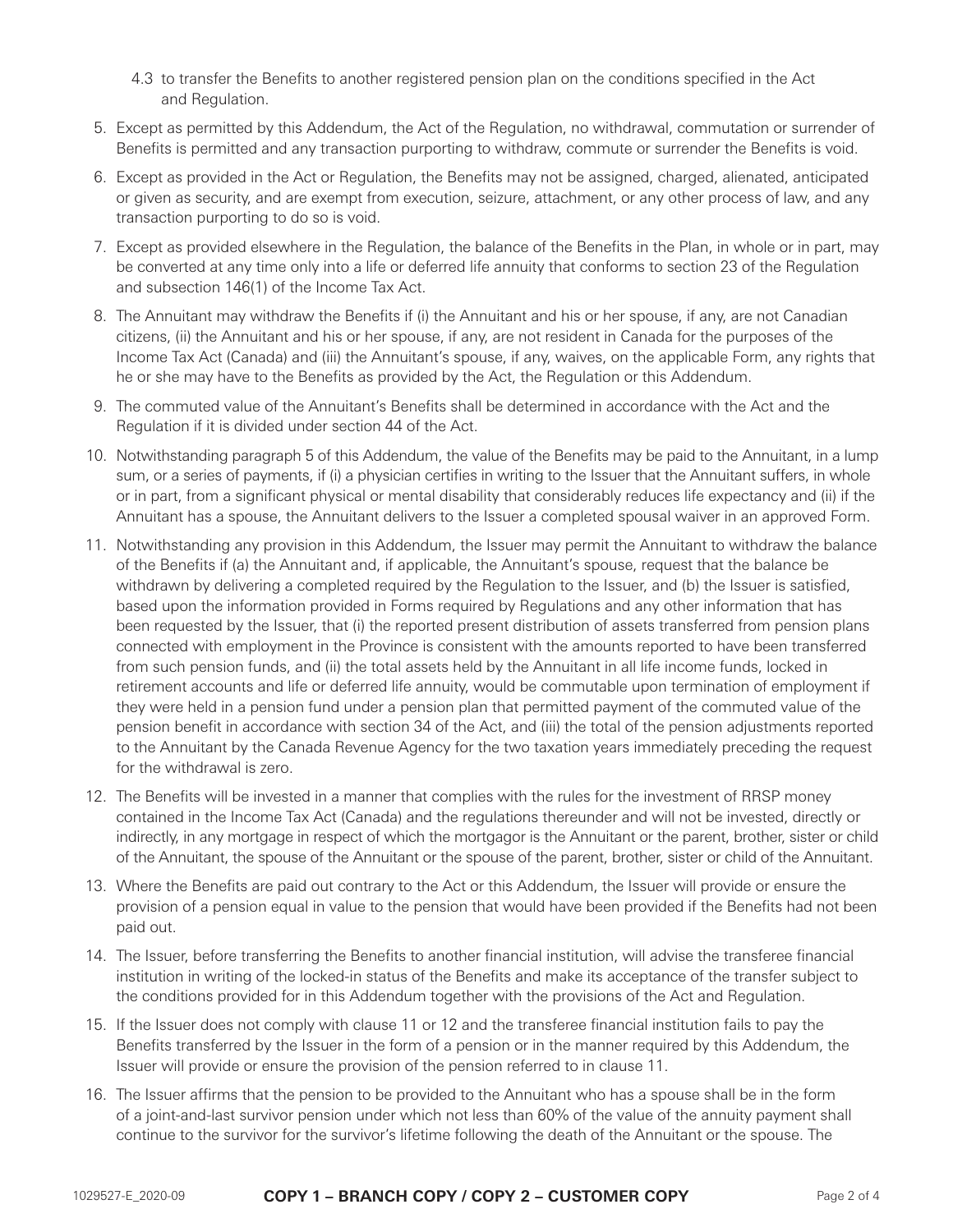Annuitant's spouse may waive entitlement to the survivor pension required by filing the appropriate waiver required under the Act with the Issuer.

- 17. If the Annuitant should die prior to the signing of a contract for the purchase of the life annuity contract specified in paragraph 4.2 of this Addendum, the money in the Plan shall:
	- (a) if the Annuitant is survived by a spouse:
		- (i) be paid to the Annuitants spouse.
	- (b) if the Annuitant is not survived by a spouse:
		- (i) be paid to the Annuitant's designated beneficiary, or,
		- (ii) if no beneficiary has been designated, be paid to the Annuitant's estate.
- 18. No money that is not locked-in will be transferred to or held under the Plan unless the locked-in money is to be held in a separate account which will contain only locked-in money.
- 19. A life or deferred life annuity contract purchased with benefits in the Plan may not vary according to the sex of the Annuitant. Any benefits representing the commuted value of a deferred pension or a defined contribution pension transferred from a pension plan and to be subject to the locking-in provisions of this Act, shall include a statement from the administrator of the pension plan as to whether or not the benefit was determined on transfer in a manner that differentiated, while the Annuitant was a member of the pension plan, on the basis of the sex of the Annuitant. If a statement from an administrator indicates that the commuted value transferred was determined in a manner that differentiated, while the Annuitant was a member of the pension plan, on the basis of the sex of the Annuitant, monies transferred into this Plan will be monies that also differentiate on the same basis.
- 20. If the Annuitant has not provided the Issuer with the necessary documentation to start a pension, the Issuer will, before the end of the calendar year in which the Annuitant attains the age of 71 years or such other age as prescribed by the Income Tax Act (Canada),
	- (a) purchase an immediate life annuity contract, as stipulated in subsection 146(1) of the Income Tax Act (Canada), for the Annuitant, or
	- (b) transfer the money to an acknowledged LIF or LRIF on the relevant conditions specified in the Act and Regulation.
- 21. An amendment to this Addendum shall not be made
	- (a) that would result in a reduction of the benefits arising from this Plan unless the Annuitant is entitled, before the effective date of the amendment, to transfer the balance of the Benefits in accordance with paragraph 4 of this Addendum and, unless a notice is delivered to the Annuitant at least ninety (90) days before the effective date, describing the amendment and the date on which the Annuitant may exercise the entitlement to transfer,
	- (b) unless the Addendum as amended remain in conformity with the Act and the Regulation, except to bring the Addendum into conformity with requirements under an Act of the Legislature or other legislation in another jurisdiction.
- 22. Unless the Addendum or the applicable agreement or declaration of trust provide for an early cashing-in value before the expiration of the term agreed to for the investments, if there is money invested in the Plan that may be transferred under paragraph 4.3 or 21(a) of this Addendum, such funds shall be transferred no more than thirty (30) days after the Annuitant's application for the transfer.
- 23. The provisions of this Addendum and the applicable agreement or declaration of trust governing the Plan are subject to those provisions of the Act and Regulation dealing with the division of Benefits in the Plan on marriage breakdown.
- 24. The conditions of this Addendum will take precedence over the provisions in the applicable agreement or declaration of trust governing the Plan in the event of conflicting or inconsistent provisions.